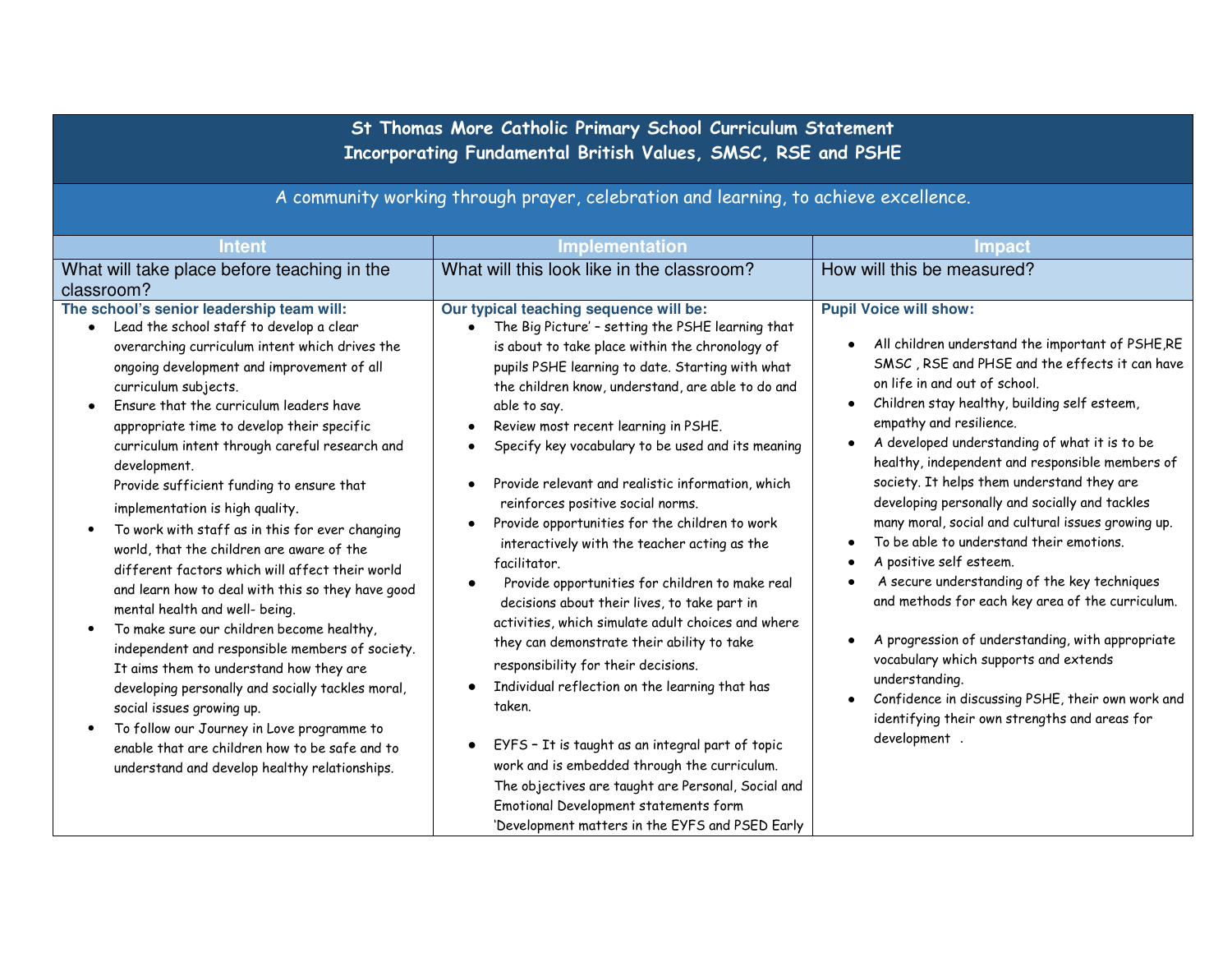|                                                                                                                                                             | Learning Goals.                                                                                                                                                                                                                                                                                                                                                                                                                   |                                                                                                                                                                                   |
|-------------------------------------------------------------------------------------------------------------------------------------------------------------|-----------------------------------------------------------------------------------------------------------------------------------------------------------------------------------------------------------------------------------------------------------------------------------------------------------------------------------------------------------------------------------------------------------------------------------|-----------------------------------------------------------------------------------------------------------------------------------------------------------------------------------|
|                                                                                                                                                             | Key Stage 1/ Key Stage 2: Taught through the<br>scheme - Cambridgeshire Primary Personal<br>Development Programme. We cover this through<br>Myself and My Relationships, Healthy and Safer<br>Lifestyles, Citizenship and Economic Well being. -<br>'Aims to prepare children for life, helping them to<br>know the value and relate to the world.'<br>Journey in Love - Catholic Scheme of Work<br>followed from EYFS to Year 6. |                                                                                                                                                                                   |
| The curriculum leader will:                                                                                                                                 | <b>Our classrooms will:</b><br>Provide appropriate quality equipment for each                                                                                                                                                                                                                                                                                                                                                     | Displays around school and books will show:<br>Pupils have had opportunities for practice and                                                                                     |
| • Understand and articulate the expectations of<br>the curriculum to support teaching and support                                                           | $\bullet$<br>area of the curriculum.                                                                                                                                                                                                                                                                                                                                                                                              | $\bullet$<br>refinement of skills.                                                                                                                                                |
| staff in the delivery.                                                                                                                                      |                                                                                                                                                                                                                                                                                                                                                                                                                                   | A varied and engaging curriculum which develops a<br>$\bullet$                                                                                                                    |
| Ensure an appropriate progression of knowledge is<br>in place which supports pupils in knowing more and<br>remembering more as citizens.                    | Have developed learning walls which include high<br>quality WAGOLLs, including actual pieces of work<br>and known citizens, and carefully chosen<br>vocabulary, which are regularly updated.                                                                                                                                                                                                                                      | range of Personal, social and health skills.<br>Developed and final pieces of work which<br>$\bullet$<br>showcase the skills learned.<br>Clear progression of skills in line with |
| Ensure an appropriate progression of PSHE skills<br>and knowledge is in place over time so that pupils<br>are supported to be the best citizens they can be | Be organised so that pupils can work in small<br>groups or whole class as appropriate to support<br>pupils in their development of their skills.                                                                                                                                                                                                                                                                                  | expectations set out in the progression grids.<br>That pupils, over time, develop a range of skills<br>and techniques across all of the areas of the<br>PSHE curriculum.          |
| and challenge teachers to support struggling<br>learners and extend more competent ones.                                                                    | Deploy appropriately challenging selections of<br>texts, both non-fiction and fiction, accessible                                                                                                                                                                                                                                                                                                                                 |                                                                                                                                                                                   |
| Ensure an appropriate progression for vocabulary<br>is in place for each phase of learning, which                                                           | throughout learning to develop wider<br>understanding and underpin reading skills.                                                                                                                                                                                                                                                                                                                                                |                                                                                                                                                                                   |